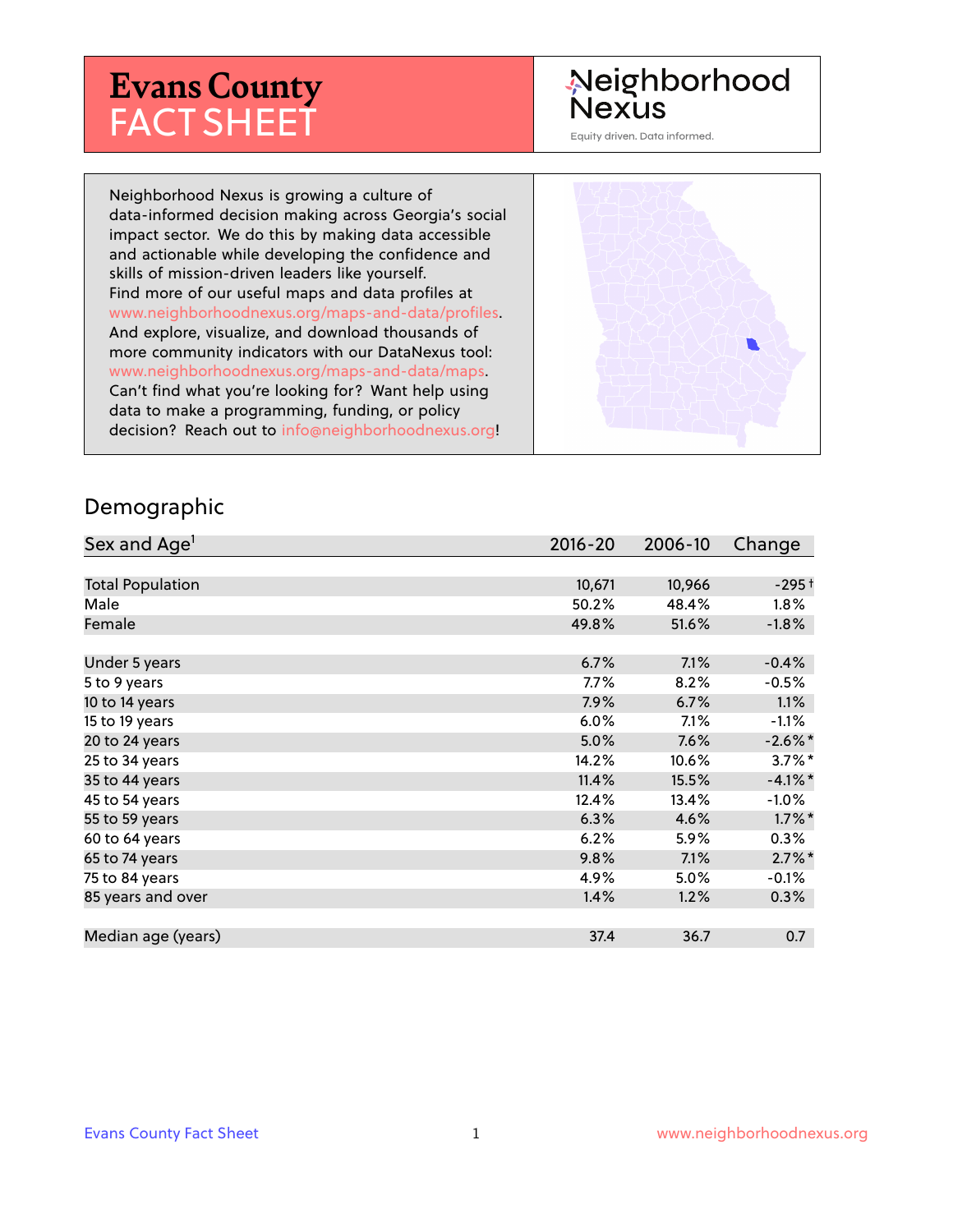# Demographic, continued...

| Race <sup>2</sup>                                   | $2016 - 20$ | 2006-10 | Change     |
|-----------------------------------------------------|-------------|---------|------------|
| <b>Total population</b>                             | 10,671      | 10,966  | $-295+$    |
| One race                                            | 97.5%       | 99.4%   | $-1.9%$ *  |
| White                                               | 58.0%       | 61.1%   | $-3.2\%$ * |
| <b>Black or African American</b>                    | 28.6%       | 30.5%   | $-1.9%$ *  |
| American Indian and Alaska Native                   | 0.3%        | 0.4%    | $-0.1%$    |
| Asian                                               | 0.9%        | 0.4%    | 0.5%       |
| Native Hawaiian and Other Pacific Islander          | 0.0%        | 0.0%    | 0.0%       |
| Some other race                                     | 9.8%        | 7.0%    | $2.8\%$ *  |
| Two or more races                                   | 2.5%        | 0.6%    | $1.9\%$ *  |
| Race alone or in combination with other race(s) $3$ | $2016 - 20$ | 2006-10 | Change     |
| Total population                                    | 10,671      | 10,966  | $-295+$    |
| White                                               | 59.9%       | 61.7%   | $-1.8%$    |
| <b>Black or African American</b>                    | 30.4%       | 31.0%   | $-0.7%$    |
| American Indian and Alaska Native                   | 1.1%        | 0.4%    | $0.7%$ *   |
| Asian                                               | 1.2%        | 0.5%    | 0.7%       |
| Native Hawaiian and Other Pacific Islander          | 0.0%        | 0.0%    | 0.0%       |
| Some other race                                     | 10.0%       | 7.0%    | $3.0\%$ *  |
| Hispanic or Latino and Race <sup>4</sup>            | $2016 - 20$ | 2006-10 | Change     |
| <b>Total population</b>                             | 10,671      | 10,966  | $-295+$    |
| Hispanic or Latino (of any race)                    | 11.8%       | 11.1%   | $0.7%$ +   |
| Not Hispanic or Latino                              | 88.2%       | 88.9%   | $-0.7%$ †  |
| White alone                                         | 56.2%       | 57.0%   | $-0.8%$    |
| Black or African American alone                     | 28.5%       | 30.5%   | $-2.0\%$ * |
| American Indian and Alaska Native alone             | 0.3%        | 0.4%    | $-0.1%$    |
| Asian alone                                         | 0.9%        | 0.4%    | 0.5%       |
| Native Hawaiian and Other Pacific Islander alone    | 0.0%        | 0.0%    | 0.0%       |
| Some other race alone                               | 0.0%        | 0.0%    | $0.0\%$    |
| Two or more races                                   | 2.2%        | 0.6%    | $1.7\%$ *  |
| U.S. Citizenship Status <sup>5</sup>                | $2016 - 20$ | 2006-10 | Change     |
| Foreign-born population                             | 520         | 809     | $-289*$    |
| Naturalized U.S. citizen                            | 21.5%       | 4.9%    | 16.6%*     |
| Not a U.S. citizen                                  | 78.5%       | 95.1%   | $-16.6%$ * |
| Citizen, Voting Age Population <sup>6</sup>         | $2016 - 20$ | 2006-10 | Change     |
|                                                     |             |         |            |
| Citizen, 18 and over population                     | 7,448       | 7,406   | 42         |
| Male                                                | 47.1%       | 47.0%   | 0.1%       |
| Female                                              | 52.9%       | 53.0%   | $-0.1%$    |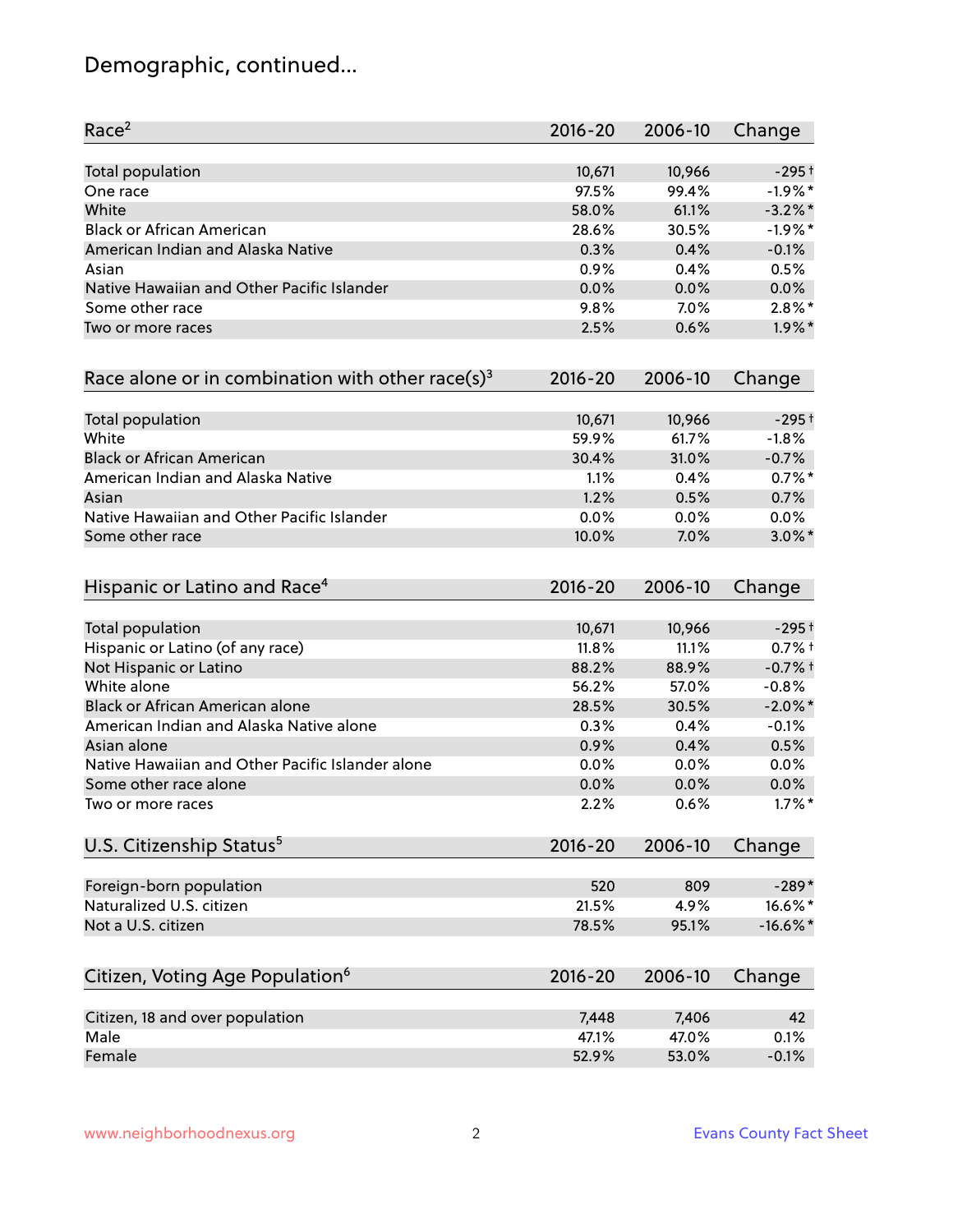#### Economic

| Income <sup>7</sup>                                 | $2016 - 20$ | 2006-10 | Change     |
|-----------------------------------------------------|-------------|---------|------------|
|                                                     |             |         |            |
| All households                                      | 4,006       | 4,022   | $-16$      |
| Less than \$10,000                                  | 11.3%       | 12.4%   | $-1.1%$    |
| \$10,000 to \$14,999                                | 6.3%        | 4.5%    | 1.8%       |
| \$15,000 to \$24,999                                | 13.0%       | 11.1%   | 1.9%       |
| \$25,000 to \$34,999                                | 7.7%        | 15.8%   | $-8.1\%$ * |
| \$35,000 to \$49,999                                | 16.1%       | 20.3%   | $-4.2%$    |
| \$50,000 to \$74,999                                | 19.1%       | 16.4%   | 2.7%       |
| \$75,000 to \$99,999                                | 10.2%       | 10.4%   | $-0.2%$    |
| \$100,000 to \$149,999                              | 13.4%       | 7.0%    | $6.3\%$ *  |
| \$150,000 to \$199,999                              | 2.2%        | 1.1%    | 1.1%       |
| \$200,000 or more                                   | 0.7%        | 0.9%    | $-0.2%$    |
| Median household income (dollars)                   | 46,392      | 40,796  | 5,596      |
| Mean household income (dollars)                     | 55,592      | 49,171  | $6,420*$   |
| With earnings                                       | 73.7%       | 78.6%   | $-4.9%$ *  |
| Mean earnings (dollars)                             | 56,159      | 50,138  | 6,020      |
| <b>With Social Security</b>                         | 36.0%       | 29.1%   | $6.9\%$ *  |
| Mean Social Security income (dollars)               | 17,553      | 13,807  | $3,747*$   |
| With retirement income                              | 15.9%       | 17.6%   | $-1.7%$    |
| Mean retirement income (dollars)                    | 27,051      | 15,633  | $11,419*$  |
| With Supplemental Security Income                   | $7.8\%$     | 7.9%    | $-0.1%$    |
| Mean Supplemental Security Income (dollars)         | 8,963       | 6,874   | 2,089*     |
| With cash public assistance income                  | 1.2%        | 0.7%    | 0.6%       |
| Mean cash public assistance income (dollars)        | 916         | 2,656   | $-1,739$   |
| With Food Stamp/SNAP benefits in the past 12 months | 25.1%       | 13.1%   | 12.0%*     |
|                                                     |             |         |            |
| Families                                            | 2,790       | 2,708   | 82         |
| Less than \$10,000                                  | 10.2%       | 10.7%   | $-0.5%$    |
| \$10,000 to \$14,999                                | 2.0%        | 2.5%    | $-0.6%$    |
| \$15,000 to \$24,999                                | 14.3%       | 8.6%    | $5.7\%$ *  |
| \$25,000 to \$34,999                                | 7.9%        | 15.5%   | $-7.6\%$ * |
| \$35,000 to \$49,999                                | 12.5%       | 17.8%   | $-5.3%$    |
| \$50,000 to \$74,999                                | 21.4%       | 17.5%   | 4.0%       |
| \$75,000 to \$99,999                                | 9.9%        | 14.2%   | $-4.3%$    |
| \$100,000 to \$149,999                              | 17.9%       | 10.2%   | $7.7\%$ *  |
| \$150,000 to \$199,999                              | 2.8%        | 1.6%    | 1.1%       |
| \$200,000 or more                                   | 1.1%        | 1.4%    | $-0.3%$    |
| Median family income (dollars)                      | 52,266      | 45,938  | 6,328      |
| Mean family income (dollars)                        | 62,304      | 57,747  | 4,557      |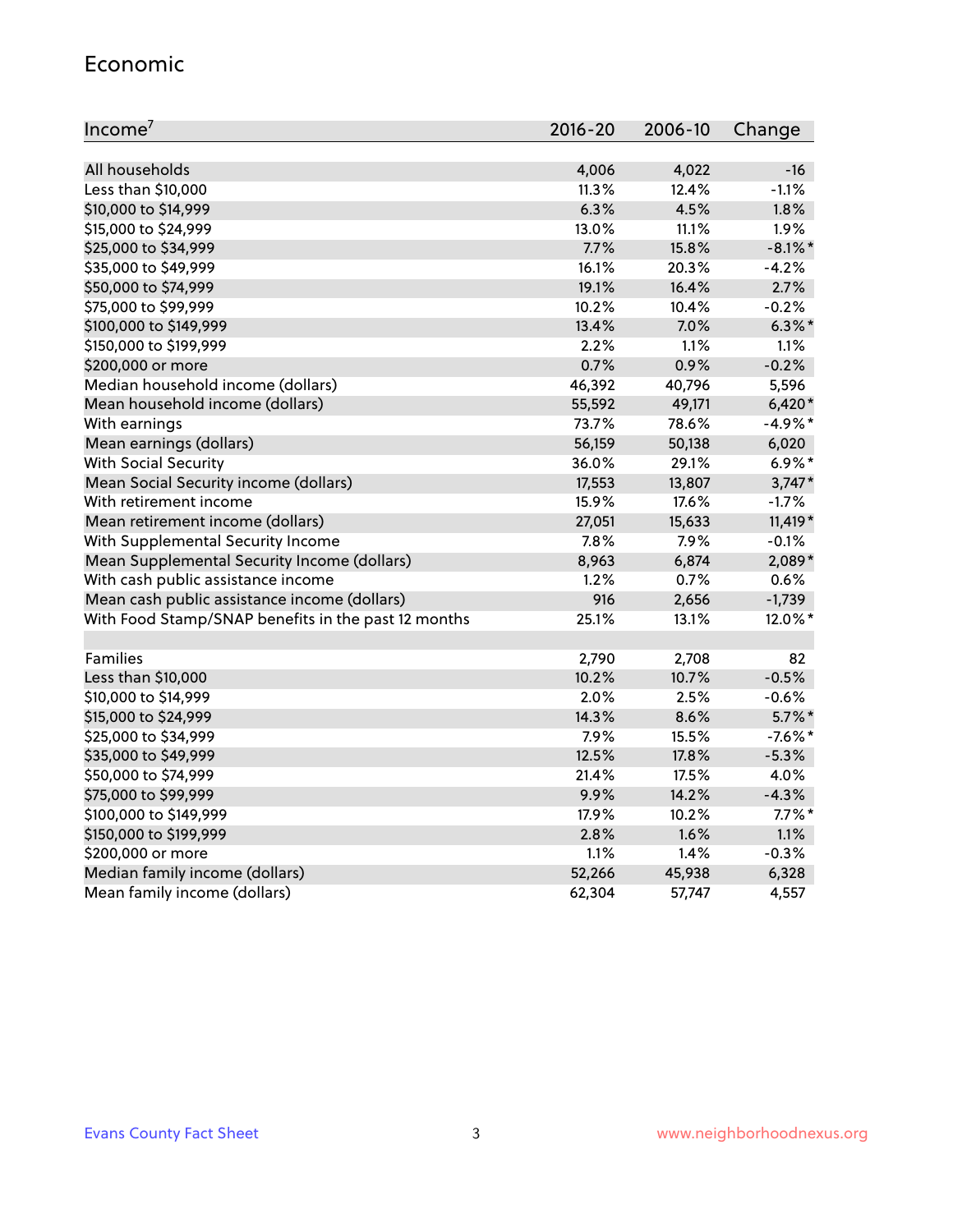## Economic, continued...

| Income, continued <sup>8</sup>                                        | $2016 - 20$ | 2006-10 | Change   |
|-----------------------------------------------------------------------|-------------|---------|----------|
|                                                                       |             |         |          |
| Nonfamily households                                                  | 1,216       | 1,314   | $-98$    |
| Median nonfamily income (dollars)                                     | 27,031      | 28,182  | $-1,151$ |
| Mean nonfamily income (dollars)                                       | 34,273      | 29,850  | 4,423*   |
| Median earnings for workers (dollars)                                 | 27,421      | 24,980  | 2,441    |
| Median earnings for male full-time, year-round workers                | 40,192      | 36,426  | 3,766*   |
| (dollars)                                                             |             |         |          |
| Median earnings for female full-time, year-round workers<br>(dollars) | 32,717      | 28,282  | 4,435*   |
| Per capita income (dollars)                                           | 20,990      | 19,072  | 1,918    |
|                                                                       |             |         |          |
| Families and People Below Poverty Level <sup>9</sup>                  | $2016 - 20$ | 2006-10 | Change   |
| <b>All families</b>                                                   | 16.9%       | 15.1%   | 1.8%     |
| With related children under 18 years                                  | 26.6%       | 24.8%   | 1.8%     |
|                                                                       |             | 25.0%   | $-0.7%$  |
| With related children under 5 years only                              | 24.3%       |         |          |
| Married couple families                                               | 5.9%        | 5.8%    | 0.1%     |
| With related children under 18 years                                  | 10.3%       | 8.6%    | 1.7%     |
| With related children under 5 years only                              | 0.0%        | 0.0%    | 0.0%     |
| Families with female householder, no husband present                  | 40.4%       | 38.4%   | 1.9%     |
| With related children under 18 years                                  | 49.6%       | 47.5%   | 2.1%     |
| With related children under 5 years only                              | 62.1%       | 95.0%   | $-32.9%$ |
| All people                                                            | 23.5%       | 21.2%   | 2.3%     |
| Under 18 years                                                        | 31.2%       | 32.0%   | $-0.8%$  |
| Related children under 18 years                                       | 30.9%       | 31.4%   | $-0.6%$  |
| Related children under 5 years                                        | 38.9%       | 37.5%   | 1.5%     |
| Related children 5 to 17 years                                        | 28.1%       | 29.2%   | $-1.1%$  |
| 18 years and over                                                     | 20.6%       | 17.4%   | 3.2%     |
| 18 to 64 years                                                        | 21.7%       | 17.8%   | 3.9%     |
| 65 years and over                                                     | 17.1%       | 15.8%   | 1.3%     |
| People in families                                                    | 19.9%       | 18.7%   | 1.2%     |
| Unrelated individuals 15 years and over                               | 39.7%       | 33.2%   | 6.5%     |
|                                                                       |             |         |          |
| Non-Hispanic white people                                             | 13.0%       | 11.7%   | 1.3%     |
| Black or African-American people                                      | 36.4%       | 29.4%   | 7.0%     |
| Asian people                                                          | 0.0%        | 0.0%    | 0.0%     |
| Hispanic or Latino people                                             | 46.7%       | 44.6%   | 2.1%     |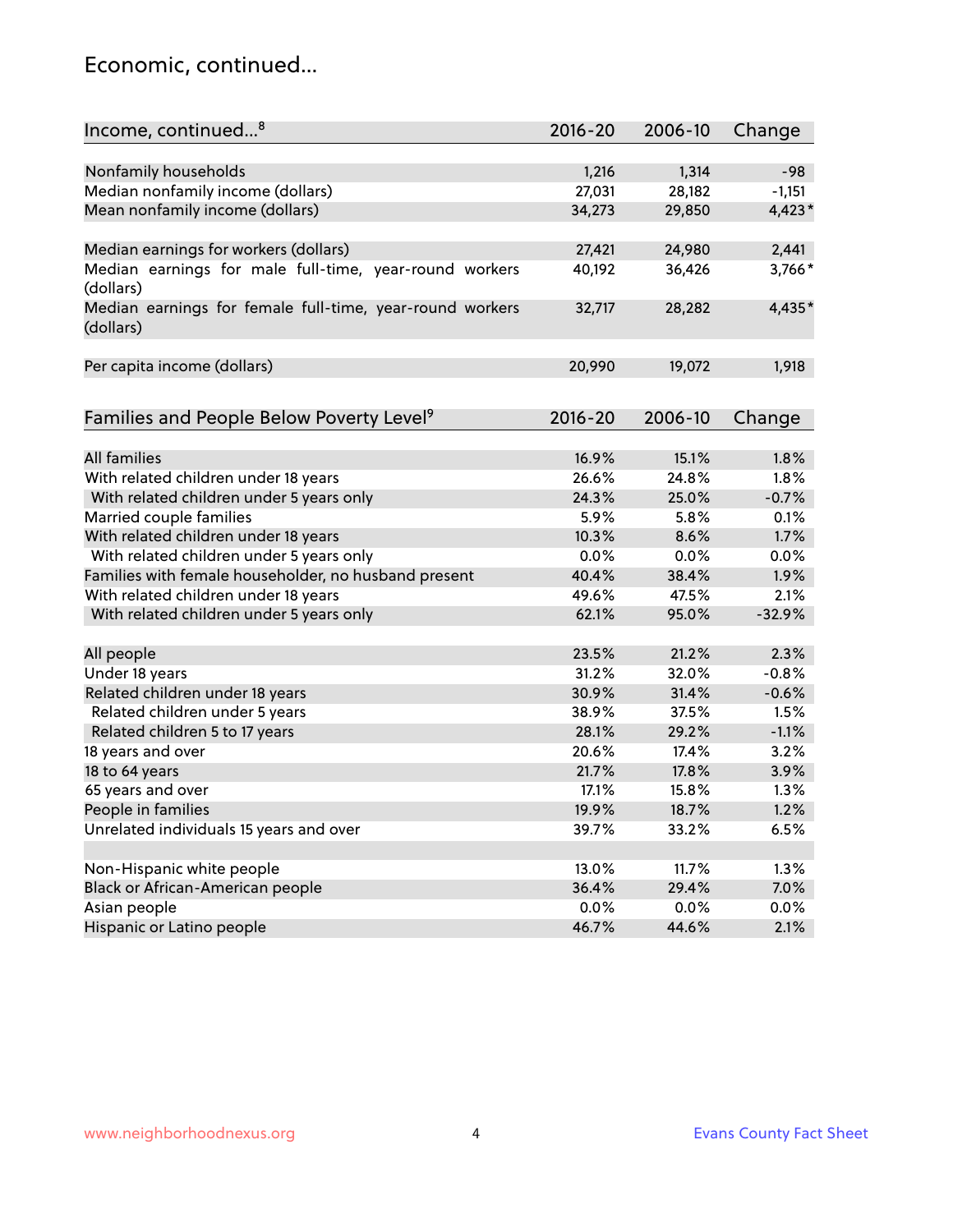# Employment

| Employment Status <sup>10</sup>                                                               | 2010        | 2020    | Change     |
|-----------------------------------------------------------------------------------------------|-------------|---------|------------|
| In Labor Force                                                                                | 5,002       | 4,769   | 4,769      |
| Unemployment Rate                                                                             | 5.1%        | 9.1%    | $-4.0%$    |
| Industry <sup>11</sup>                                                                        | $2016 - 20$ | 2006-10 | Change     |
|                                                                                               |             |         |            |
| Civilian employed population 16 years and over                                                | 4,358       | 4,520   | $-162$     |
| Agriculture, forestry, fishing and hunting, and mining                                        | 9.8%        | 7.9%    | 1.9%       |
| Construction                                                                                  | 5.8%        | 6.3%    | $-0.5%$    |
| Manufacturing                                                                                 | 16.1%       | 19.2%   | $-3.1%$    |
| Wholesale trade                                                                               | 4.9%        | 6.2%    | $-1.3%$    |
| Retail trade                                                                                  | 8.6%        | 11.4%   | $-2.9%$    |
| Transportation and warehousing, and utilities                                                 | 4.5%        | 6.9%    | $-2.5%$    |
| Information                                                                                   | 0.8%        | 1.2%    | $-0.4%$    |
| Finance and insurance, and real estate and rental and leasing                                 | 1.5%        | 5.7%    | $-4.2\%$ * |
| Professional, scientific, and management, and administrative<br>and waste management services | 7.3%        | 3.2%    | $4.1\%$ *  |
| Educational services, and health care and social assistance                                   | 21.1%       | 18.1%   | 3.0%       |
| Arts, entertainment, and recreation, and accommodation and<br>food services                   | 7.8%        | 4.4%    | $3.4\%$ *  |
| Other services, except public administration                                                  | 3.8%        | 3.6%    | 0.2%       |
| <b>Public administration</b>                                                                  | 8.0%        | 5.9%    | 2.1%       |
| Occupation <sup>12</sup>                                                                      | $2016 - 20$ | 2006-10 | Change     |
|                                                                                               |             |         |            |
| Civilian employed population 16 years and over                                                | 4,358       | 4,520   | $-162$     |
| Management, business, science, and arts occupations                                           | 24.0%       | 27.5%   | $-3.5%$    |
| Service occupations                                                                           | 17.6%       | 11.7%   | $5.8\%$ *  |
| Sales and office occupations                                                                  | 17.9%       | 24.9%   | $-7.0\%$ * |
| and<br>Natural<br>resources,<br>construction,<br>maintenance<br>occupations                   | 15.7%       | 15.4%   | 0.4%       |
| Production, transportation, and material moving occupations                                   | 24.7%       | 20.5%   | 4.3%       |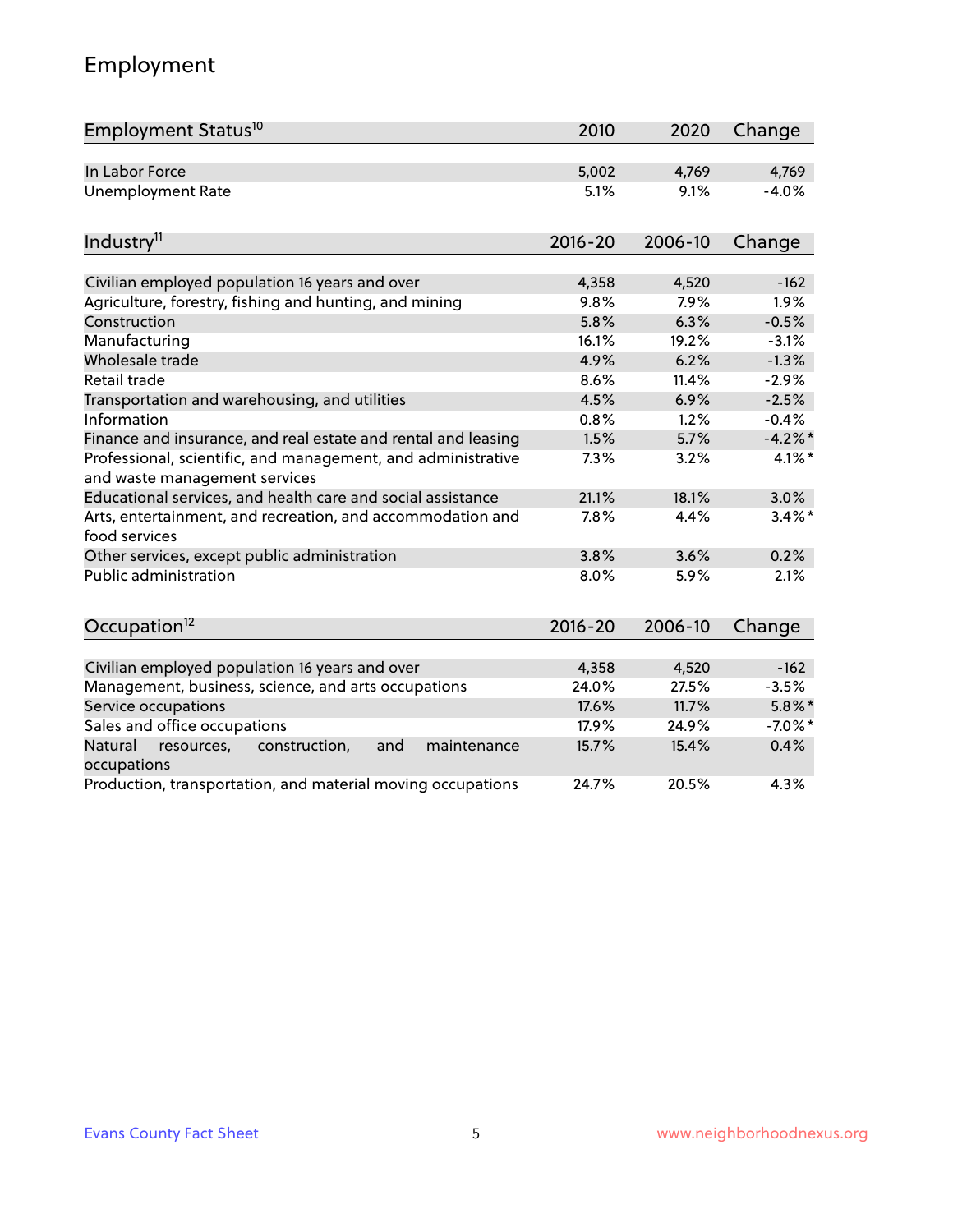# Employment, continued...

| Class of Worker <sup>13</sup>                          | $2016 - 20$ | 2006-10 | Change    |
|--------------------------------------------------------|-------------|---------|-----------|
| Civilian employed population 16 years and over         | 4,358       | 4,520   | $-162$    |
| Private wage and salary workers                        | 73.4%       | 77.1%   | $-3.7%$   |
| Government workers                                     | 21.6%       | 15.5%   | $6.2\%$ * |
| Self-employed in own not incorporated business workers | 4.5%        | 6.9%    | $-2.4%$   |
| Unpaid family workers                                  | 0.5%        | 0.6%    | $-0.1%$   |
| Job Flows <sup>14</sup>                                | 2019        | 2010    | Change    |
|                                                        |             |         |           |
| Total Jobs in county                                   | 2,866       | 4,067   | $-1,201$  |
| Held by residents of county                            | 40.5%       | 41.3%   | $-0.8%$   |
| Held by non-residents of county                        | 59.5%       | 58.7%   | 0.8%      |
| Jobs by Industry Sector <sup>15</sup>                  | 2019        | 2010    | Change    |
|                                                        |             |         |           |
| Total Jobs in county                                   | 2,866       | 4,067   | $-1,201$  |
| Goods Producing sectors                                | 21.6%       | 48.9%   | $-27.3%$  |
| Trade, Transportation, and Utilities sectors           | 21.1%       | 12.9%   | 8.2%      |
| All Other Services sectors                             | 57.3%       | 38.1%   | 19.2%     |
|                                                        |             |         |           |
| Total Jobs in county held by county residents          | 1,160       | 1,678   | $-518$    |
| <b>Goods Producing sectors</b>                         | 24.2%       | 42.3%   | $-18.0%$  |
| Trade, Transportation, and Utilities sectors           | 22.0%       | 16.0%   | 6.0%      |
| All Other Services sectors                             | 53.8%       | 41.8%   | 12.0%     |
| Jobs by Earnings <sup>16</sup>                         | 2019        | 2010    | Change    |
|                                                        |             |         |           |
| Total Jobs in county                                   | 2,866       | 4,067   | $-1,201$  |
| Jobs with earnings \$1250/month or less                | 28.9%       | 26.6%   | 2.2%      |
| Jobs with earnings \$1251/month to \$3333/month        | 43.8%       | 57.6%   | $-13.8%$  |
| Jobs with earnings greater than \$3333/month           | 27.4%       | 15.8%   | 11.6%     |
| Total Jobs in county held by county residents          | 1,160       | 1,678   | $-518$    |
| Jobs with earnings \$1250/month or less                | 30.6%       | 30.0%   | 0.6%      |
| Jobs with earnings \$1251/month to \$3333/month        | 41.5%       | 50.7%   | $-9.2%$   |
| Jobs with earnings greater than \$3333/month           | 27.9%       | 19.3%   | 8.6%      |
|                                                        |             |         |           |
| Jobs by Age of Worker <sup>17</sup>                    | 2019        | 2010    | Change    |
|                                                        |             |         |           |
| Total Jobs in county                                   | 2,866       | 4,067   | $-1,201$  |
| Jobs with workers age 29 or younger                    | 23.1%       | 25.6%   | $-2.6%$   |
| Jobs with workers age 30 to 54                         | 50.1%       | 56.2%   | $-6.1%$   |
| Jobs with workers age 55 or older                      | 26.9%       | 18.2%   | 8.7%      |
| Total Jobs in county held by county residents          | 1,160       | 1,678   | $-518$    |
| Jobs with workers age 29 or younger                    | 22.7%       | 22.2%   | 0.5%      |
| Jobs with workers age 30 to 54                         | 45.7%       | 56.8%   | $-11.1%$  |
| Jobs with workers age 55 or older                      | 31.6%       | 21.0%   | 10.6%     |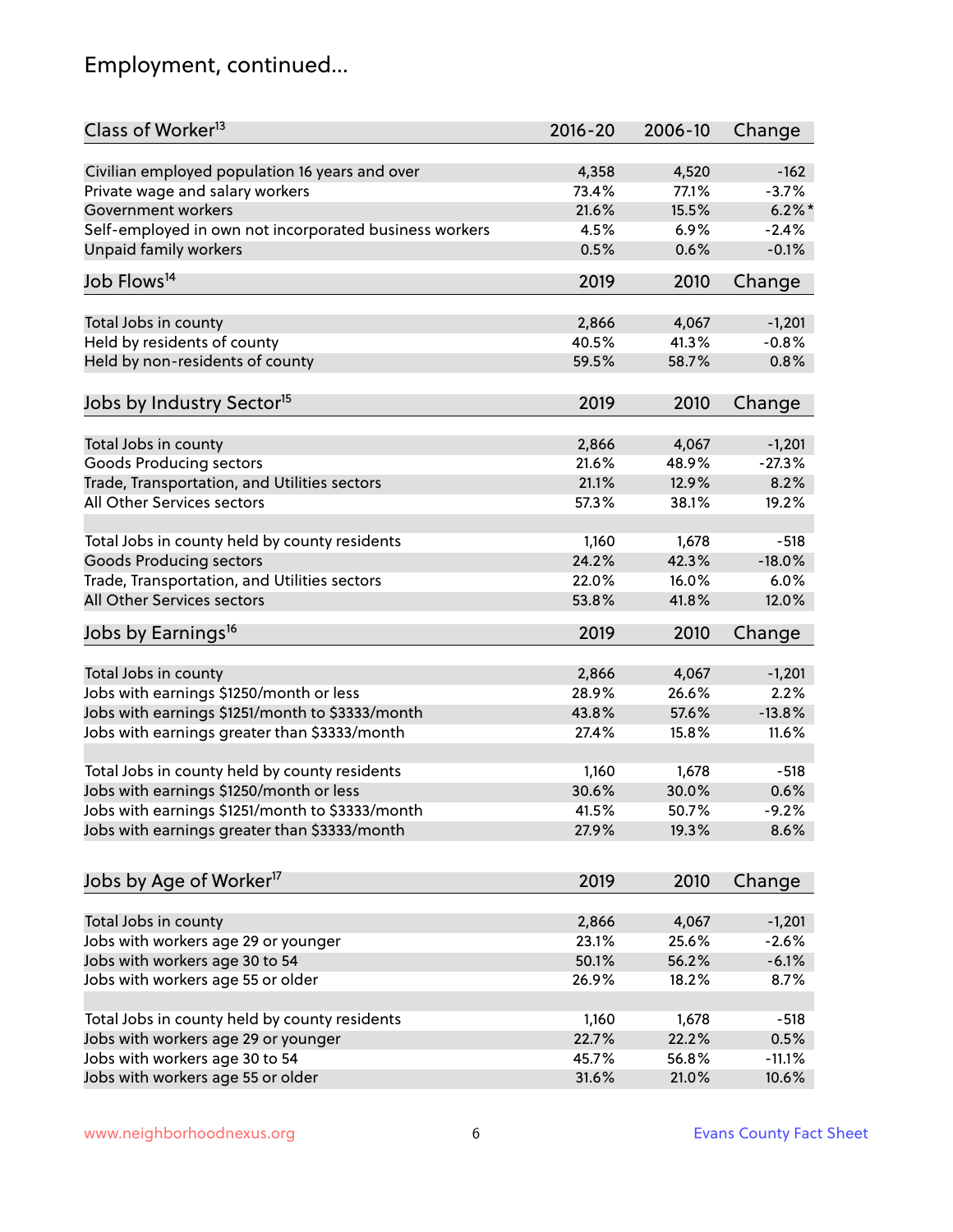#### Education

| Early Learning <sup>18</sup>                        |         |         | 2022    |
|-----------------------------------------------------|---------|---------|---------|
| Licensed Capacity of Early Learning Centers         |         |         | 218     |
| Licenced capacity per 1,000 children ages 0-4       |         |         | 332.8   |
| School Enrollment <sup>19</sup>                     | 2022    | 2010    | Change  |
|                                                     |         |         |         |
| Enrolled in Public School                           | 1,826   | 1,830   | -4      |
| White                                               | 34.9%   | 39.7%   | $-4.7%$ |
| <b>Black or African-American</b>                    | 34.2%   | 39.6%   | $-5.4%$ |
| Asian                                               | 0.4%    | 0.0%    | 0.4%    |
| <b>Native American</b>                              | 0.3%    | 0.0%    | 0.3%    |
| Pacific Islander                                    | 0.0%    | 0.0%    | 0.0%    |
| <b>Biracial or Multi-Racial</b>                     | 3.6%    | 0.0%    | 3.6%    |
| Hispanic or Latino                                  | 26.6%   | 18.6%   | 8.0%    |
| Georgia Milestones: 3rd Grade Reading <sup>20</sup> |         |         | 2019    |
|                                                     |         |         |         |
| Number of Students Tested                           |         |         | 137     |
| Proficient or Distinguished                         |         |         | 24.1%   |
| Georgia Milestones: 8th Grade Math <sup>21</sup>    |         |         | 2019    |
| Number of Students Tested                           |         |         | 143     |
| Proficient or Distinguished                         |         |         | 30.1%   |
|                                                     |         |         |         |
| Graduation Rates <sup>22</sup>                      | 2021    | 2012    | Change  |
| Cohort                                              | 122     | 128     | -6      |
| <b>High School Graduation Rate</b>                  | 85.2%   | 70.3%   | 14.9%   |
|                                                     |         |         |         |
| Educational Attainment <sup>23</sup>                | 2016-20 | 2006-10 | Change  |
| Population 25 years and over                        | 7,125   | 6,941   | 184     |
| Less than 9th grade                                 | 8.6%    | 9.6%    | $-1.0%$ |
| 9th to 12th grade, no diploma                       | 14.4%   | 17.0%   | $-2.7%$ |
|                                                     |         |         |         |
| High school graduate (includes equivalency)         | 38.8%   | 36.5%   | 2.3%    |
| Some college, no degree                             | 16.7%   | 17.3%   | $-0.6%$ |
| Associate's degree                                  | 5.3%    | 6.2%    | $-0.8%$ |
| Bachelor's degree                                   | 8.8%    | 7.6%    | 1.2%    |
| Graduate or professional degree                     | 7.3%    | 5.8%    | 1.5%    |
| Percent high school graduate or higher              | 77.0%   | 73.3%   | 3.7%    |
| Percent bachelor's degree or higher                 | 16.1%   | 13.4%   | 2.7%    |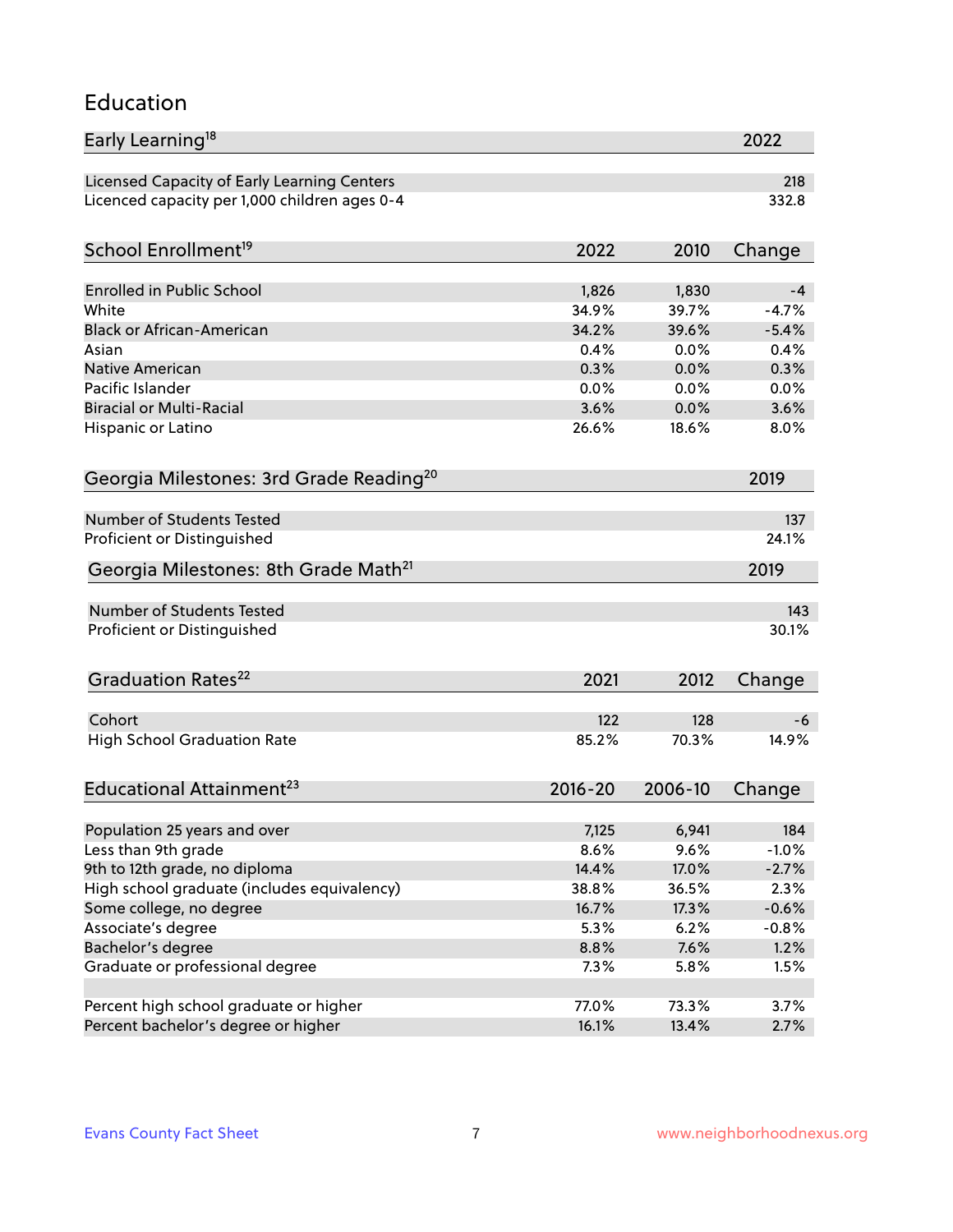## Housing

| Households by Type <sup>24</sup>                     | 2016-20     | 2006-10 | Change     |
|------------------------------------------------------|-------------|---------|------------|
|                                                      |             |         |            |
| <b>Total households</b>                              | 4,006       | 4,022   | $-16$      |
| Family households (families)                         | 69.6%       | 67.3%   | 2.3%       |
| With own children under 18 years                     | 26.6%       | 30.2%   | $-3.6%$    |
| Married-couple family                                | 40.5%       | 45.1%   | $-4.5%$    |
| With own children of the householder under 18 years  | 10.6%       | 17.0%   | $-6.4\%$ * |
| Male householder, no wife present, family            | 7.0%        | 2.9%    | $4.1\%$ *  |
| With own children of the householder under 18 years  | 4.4%        | 1.1%    | $3.3\%$ *  |
| Female householder, no husband present, family       | 22.1%       | 19.3%   | 2.8%       |
| With own children of the householder under 18 years  | 11.6%       | 12.1%   | $-0.5%$    |
| Nonfamily households                                 | 30.4%       | 32.7%   | $-2.3%$    |
| Householder living alone                             | 26.4%       | 27.4%   | $-1.1%$    |
| 65 years and over                                    | 10.9%       | 11.8%   | $-0.8%$    |
| Households with one or more people under 18 years    | 33.3%       | 34.9%   | $-1.7%$    |
| Households with one or more people 65 years and over | 31.9%       | 26.5%   | $5.4\%$ *  |
|                                                      |             |         |            |
| Average household size                               | 2.53        | 2.60    | $-0.07$    |
| Average family size                                  | 2.97        | 3.14    | $-0.17$    |
| Housing Occupancy <sup>25</sup>                      | $2016 - 20$ | 2006-10 | Change     |
|                                                      |             |         |            |
| Total housing units                                  | 4,751       | 4,638   | $113*$     |
| Occupied housing units                               | 84.3%       | 86.7%   | $-2.4%$    |
| Vacant housing units                                 | 15.7%       | 13.3%   | 2.4%       |
| Homeowner vacancy rate                               | 1.0         | 0.8     | 0.2        |
| Rental vacancy rate                                  | 3.7         | 6.6     | $-2.9$     |
| Units in Structure <sup>26</sup>                     | 2016-20     | 2006-10 | Change     |
|                                                      |             |         |            |
| Total housing units                                  | 4,751       | 4,638   | $113*$     |
| 1-unit, detached                                     | 53.5%       | 62.7%   | $-9.2%$ *  |
| 1-unit, attached                                     | 0.1%        | 1.3%    | $-1.2\%$ * |
| 2 units                                              | 7.4%        | 1.4%    | $6.0\%$ *  |
| 3 or 4 units                                         | 1.5%        | 0.3%    | $1.2\%$ *  |
| 5 to 9 units                                         | 2.3%        | 2.4%    | $-0.1%$    |
| 10 to 19 units                                       | 0.5%        | 0.4%    | 0.1%       |
| 20 or more units                                     | 0.4%        | 0.0%    | 0.4%       |
| Mobile home                                          | 34.2%       | 31.5%   | 2.8%       |
| Boat, RV, van, etc.                                  | 0.0%        | $0.0\%$ | $0.0\%$    |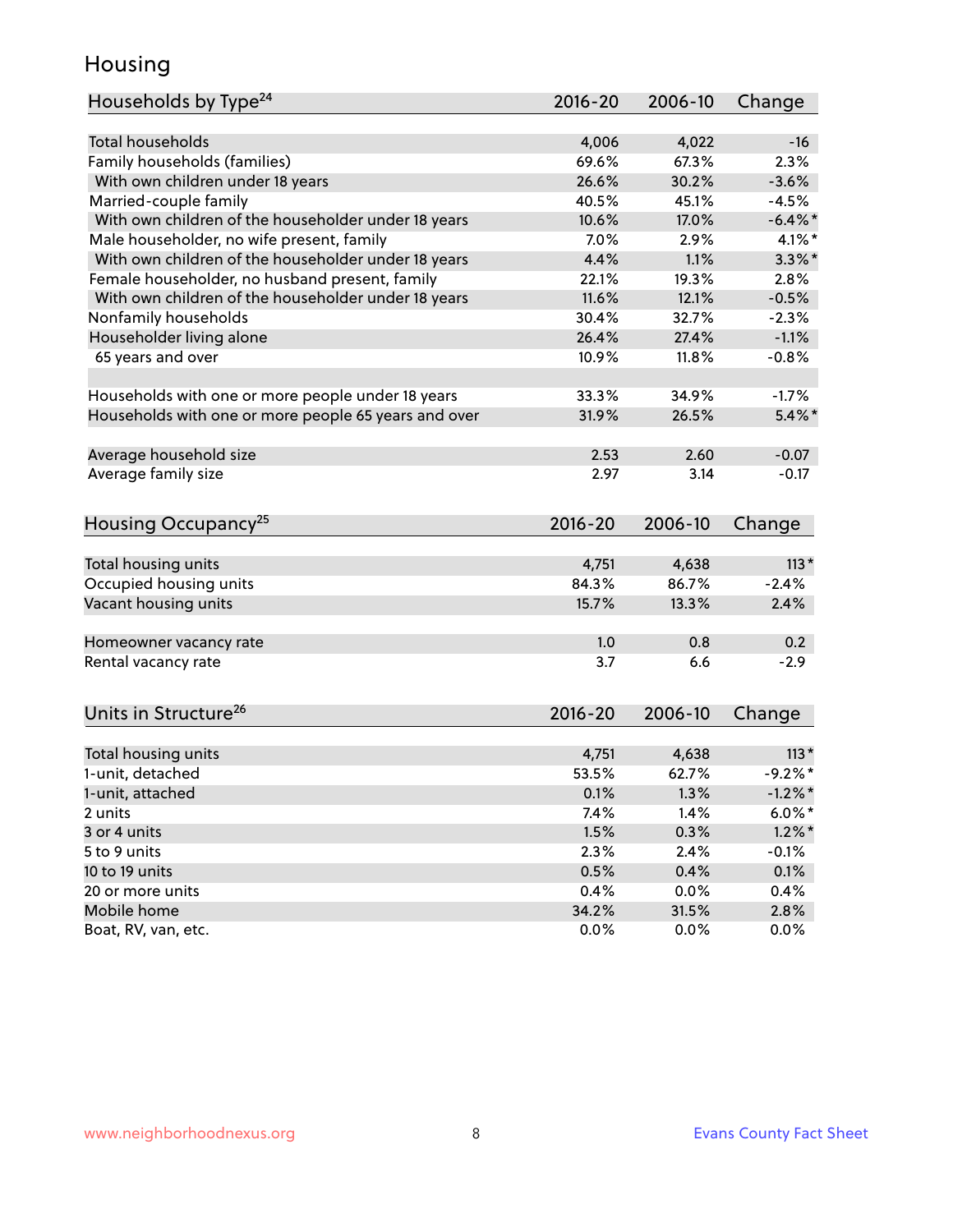# Housing, Continued...

| Year Structure Built <sup>27</sup>             | 2016-20     | 2006-10 | Change      |
|------------------------------------------------|-------------|---------|-------------|
| Total housing units                            | 4,751       | 4,638   | $113*$      |
| Built 2014 or later                            | 1.0%        | (X)     | (X)         |
| Built 2010 to 2013                             | 2.3%        | (X)     | (X)         |
| Built 2000 to 2009                             | 16.6%       | 11.9%   | 4.7%*       |
| Built 1990 to 1999                             | 23.7%       | 21.3%   | 2.4%        |
| Built 1980 to 1989                             | 17.2%       | 21.0%   | $-3.8%$     |
| Built 1970 to 1979                             | 13.7%       | 10.8%   | 2.8%        |
| Built 1960 to 1969                             | 10.0%       | 13.5%   | $-3.5%$     |
| Built 1950 to 1959                             | 6.6%        | 10.6%   | $-4.0\%$ *  |
| Built 1940 to 1949                             | 2.6%        | 3.9%    | $-1.3%$     |
| Built 1939 or earlier                          | 6.3%        | 6.9%    | $-0.6%$     |
| Housing Tenure <sup>28</sup>                   | $2016 - 20$ | 2006-10 | Change      |
| Occupied housing units                         | 4,006       | 4,022   | $-16$       |
| Owner-occupied                                 | 59.8%       | 69.6%   | $-9.8\%$ *  |
| Renter-occupied                                | 40.2%       | 30.4%   | $9.8\%$ *   |
| Average household size of owner-occupied unit  | 2.45        | 2.53    | $-0.08$     |
| Average household size of renter-occupied unit | 2.66        | 2.76    | $-0.10$     |
| Residence 1 Year Ago <sup>29</sup>             | 2016-20     | 2006-10 | Change      |
| Population 1 year and over                     | 10,573      | 10,795  | $-222*$     |
| Same house                                     | 88.8%       | 84.0%   | 4.7%        |
| Different house in the U.S.                    | 11.2%       | 15.9%   | $-4.7%$     |
| Same county                                    | 4.2%        | 6.3%    | $-2.1%$     |
| Different county                               | 7.0%        | 9.5%    | $-2.6%$     |
| Same state                                     | 6.1%        | 9.1%    | $-3.0%$     |
| Different state                                | 0.8%        | 0.4%    | $0.4\%$ *   |
| Abroad                                         | 0.0%        | 0.1%    | $-0.1%$     |
| Value of Housing Unit <sup>30</sup>            | $2016 - 20$ | 2006-10 | Change      |
| Owner-occupied units                           | 2,397       | 2,799   | $-402*$     |
| Less than \$50,000                             | 21.9%       | 29.3%   | $-7.4%$     |
| \$50,000 to \$99,999                           | 29.2%       | 25.8%   | 3.4%        |
| \$100,000 to \$149,999                         | 17.4%       | 18.8%   | $-1.4%$     |
| \$150,000 to \$199,999                         | 15.7%       | 13.1%   | 2.7%        |
| \$200,000 to \$299,999                         | 10.8%       | 7.4%    | 3.4%        |
| \$300,000 to \$499,999                         | 4.2%        | 4.9%    | $-0.7%$     |
| \$500,000 to \$999,999                         | 0.8%        | 0.9%    | $-0.1%$     |
| \$1,000,000 or more                            | 0.0%        | 0.0%    | 0.0%        |
| Median (dollars)                               | 97,700      | 91,500  | 6,200       |
| Mortgage Status <sup>31</sup>                  | 2016-20     | 2006-10 | Change      |
| Owner-occupied units                           | 2,397       | 2,799   | $-402*$     |
| Housing units with a mortgage                  | 43.4%       | 56.7%   | $-13.3\%$ * |
| Housing units without a mortgage               | 56.6%       | 43.3%   | 13.3%*      |
|                                                |             |         |             |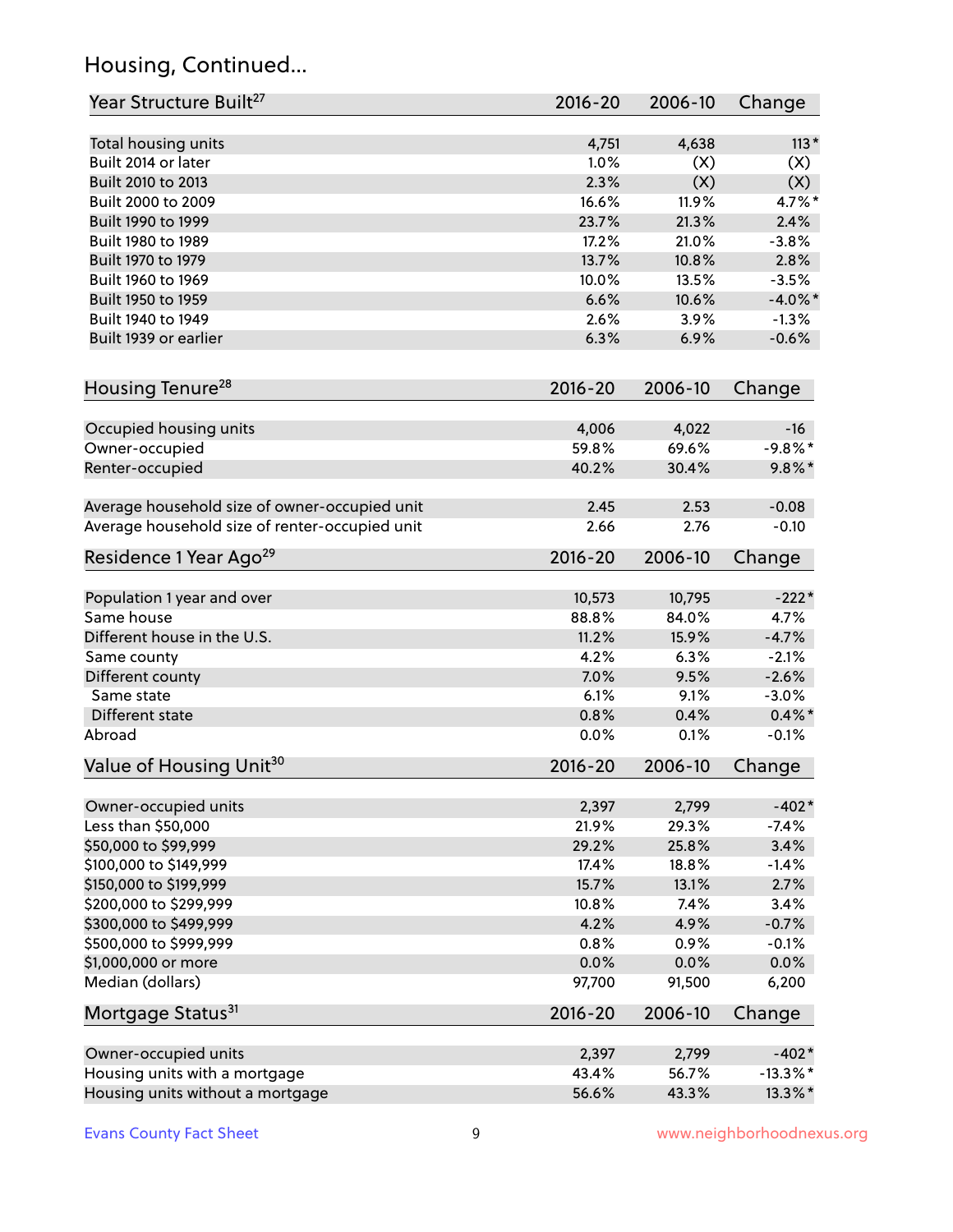# Housing, Continued...

| Selected Monthly Owner Costs <sup>32</sup>                                            | 2016-20     | 2006-10 | Change      |
|---------------------------------------------------------------------------------------|-------------|---------|-------------|
| Housing units with a mortgage                                                         | 1,040       | 1,587   | $-547*$     |
| Less than \$300                                                                       | 0.3%        | 1.6%    | $-1.3%$     |
| \$300 to \$499                                                                        | 4.0%        | 9.4%    | $-5.4%$     |
| \$500 to \$999                                                                        | 56.8%       | 49.1%   | 7.7%        |
| \$1,000 to \$1,499                                                                    | 32.4%       | 19.9%   | 12.5%*      |
| \$1,500 to \$1,999                                                                    | 2.5%        | 16.3%   | $-13.8\%$ * |
| \$2,000 to \$2,999                                                                    | 3.7%        | 3.7%    | $-0.0%$     |
| \$3,000 or more                                                                       | 0.3%        | 0.0%    | 0.3%        |
| Median (dollars)                                                                      | 938         | 908     | 30          |
| Housing units without a mortgage                                                      | 1,357       | 1,212   | 145         |
| Less than \$150                                                                       | 1.8%        | 5.8%    | $-4.0%$     |
| \$150 to \$249                                                                        | 10.1%       | 31.3%   | $-21.2\%$ * |
| \$250 to \$349                                                                        | 29.0%       | 30.4%   | $-1.4%$     |
| \$350 to \$499                                                                        | 30.1%       | 14.5%   | 15.6%*      |
| \$500 to \$699                                                                        | 20.9%       | 13.9%   | $7.0\%$     |
| \$700 or more                                                                         | 8.1%        | 4.1%    | 4.0%        |
| Median (dollars)                                                                      | 379         | 300     | 79*         |
| Selected Monthly Owner Costs as a Percentage of<br>Household Income <sup>33</sup>     | $2016 - 20$ | 2006-10 | Change      |
| Housing units with a mortgage (excluding units where<br>SMOCAPI cannot be computed)   | 1,040       | 1,569   | $-529*$     |
| Less than 20.0 percent                                                                | 55.8%       | 48.3%   | 7.5%        |
| 20.0 to 24.9 percent                                                                  | 18.7%       | 16.6%   | 2.0%        |
| 25.0 to 29.9 percent                                                                  | 0.1%        | 11.1%   | $-11.0\%$ * |
| 30.0 to 34.9 percent                                                                  | 1.4%        | 4.8%    | $-3.3%$     |
| 35.0 percent or more                                                                  | 24.0%       | 19.2%   | 4.9%        |
| Not computed                                                                          | $\pmb{0}$   | 18      | $-18$       |
| Housing unit without a mortgage (excluding units where<br>SMOCAPI cannot be computed) | 1,315       | 1,198   | 117         |
| Less than 10.0 percent                                                                | 41.0%       | 47.7%   | $-6.7%$     |
| 10.0 to 14.9 percent                                                                  | 25.0%       | 23.6%   | 1.4%        |
| 15.0 to 19.9 percent                                                                  | 10.6%       | 3.6%    | $7.1\%$ *   |
| 20.0 to 24.9 percent                                                                  | 7.1%        | 5.2%    | 2.0%        |
| 25.0 to 29.9 percent                                                                  | 3.2%        | 4.9%    | $-1.7%$     |
| 30.0 to 34.9 percent                                                                  | 1.1%        | 1.2%    | $-0.0%$     |
| 35.0 percent or more                                                                  | 11.9%       | 13.9%   | $-2.0%$     |
| Not computed                                                                          | 42          | 14      | 28          |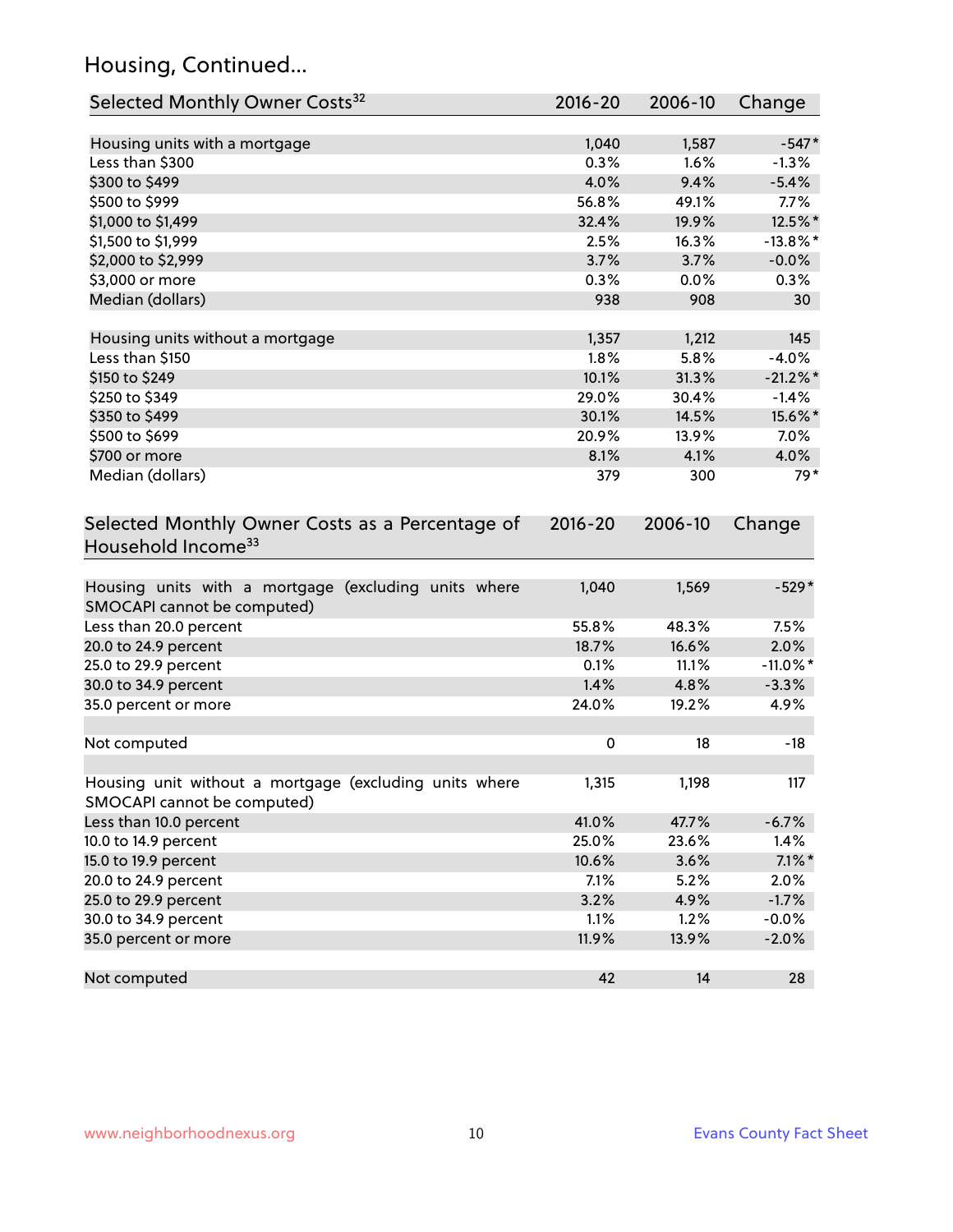# Housing, Continued...

| Gross Rent <sup>34</sup>                                     | $2016 - 20$ | 2006-10 | Change      |
|--------------------------------------------------------------|-------------|---------|-------------|
|                                                              |             |         |             |
| Occupied units paying rent                                   | 1,444       | 1,024   | 420*        |
| Less than \$200                                              | 1.9%        | 4.0%    | $-2.1%$     |
| \$200 to \$499                                               | 21.1%       | 47.0%   | $-25.9%$ *  |
| \$500 to \$749                                               | 42.0%       | 32.1%   | $9.9\%$     |
| \$750 to \$999                                               | 24.2%       | 14.9%   | 9.3%        |
| \$1,000 to \$1,499                                           | 10.7%       | 2.0%    | 8.8%        |
| \$1,500 to \$1,999                                           | 0.0%        | 0.0%    | 0.0%        |
| \$2,000 or more                                              | 0.0%        | 0.0%    | $0.0\%$     |
| Median (dollars)                                             | 642         | 497     | $145*$      |
|                                                              |             |         |             |
| No rent paid                                                 | 165         | 199     | $-34$       |
|                                                              |             |         |             |
| Gross Rent as a Percentage of Household Income <sup>35</sup> | $2016 - 20$ | 2006-10 | Change      |
|                                                              |             |         |             |
| Occupied units paying rent (excluding units where GRAPI      | 1,377       | 1,022   | 355*        |
| cannot be computed)                                          |             |         |             |
| Less than 15.0 percent                                       | 36.2%       | 22.1%   | 14.1%*      |
| 15.0 to 19.9 percent                                         | 9.8%        | 23.9%   | $-14.1\%$ * |
| 20.0 to 24.9 percent                                         | 10.7%       | $8.0\%$ | 2.7%        |
| 25.0 to 29.9 percent                                         | 8.6%        | 20.0%   | $-11.4\%$ * |
| 30.0 to 34.9 percent                                         | 4.2%        | 5.6%    | $-1.4%$     |
| 35.0 percent or more                                         | 30.4%       | 20.5%   | 10.0%*      |
|                                                              |             |         |             |

Not computed 232 201 31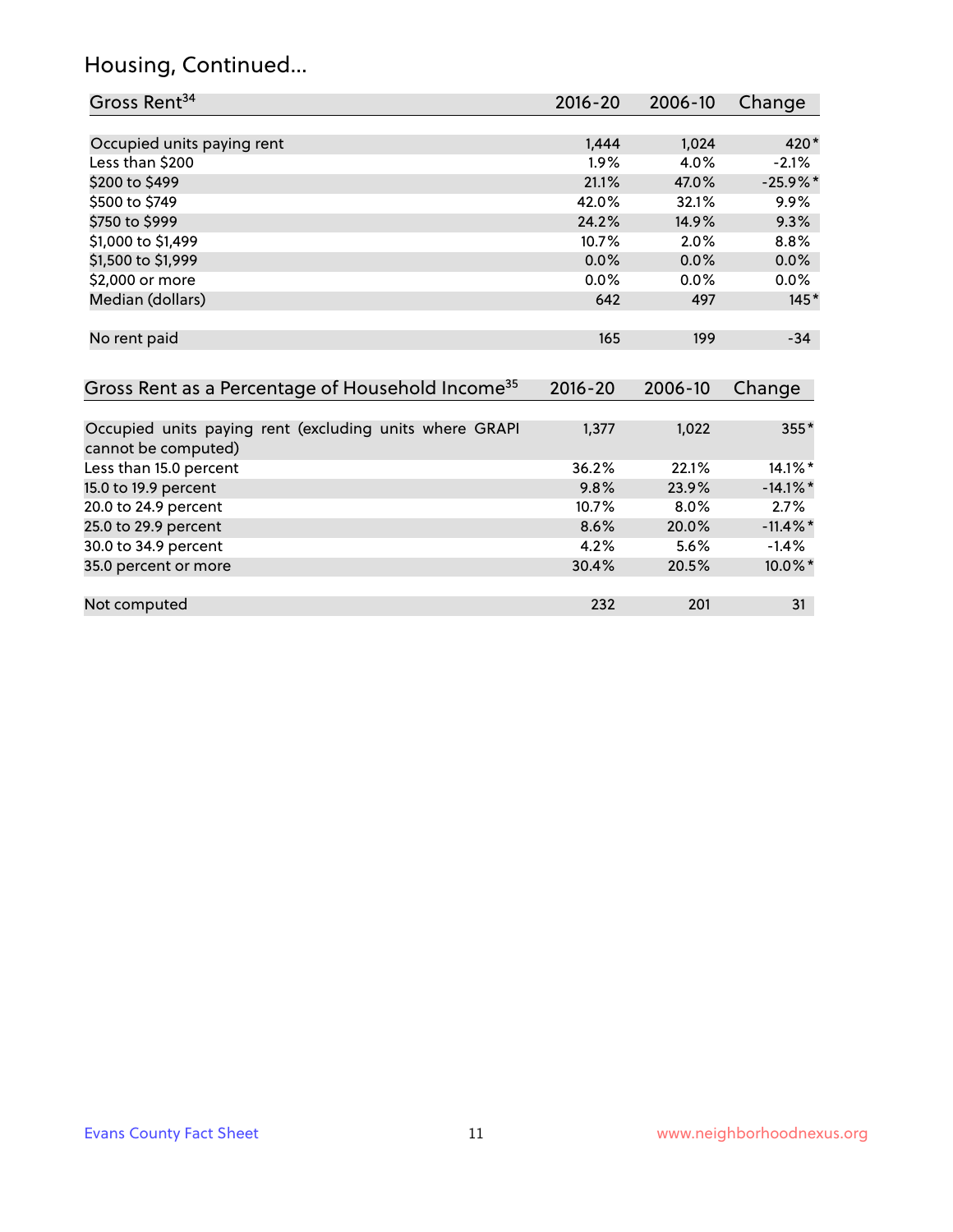# Community Involvement

| Voter Registration and Turnout <sup>36</sup> | 2020  |
|----------------------------------------------|-------|
|                                              |       |
| Active registered voters                     | 6.107 |
| Number voted in Presidential election        | 4.226 |
| Percent voted in Presidential election       | 69.2% |

# Transportation

| Commuting to Work <sup>37</sup>           | 2016-20     | 2006-10  | Change     |
|-------------------------------------------|-------------|----------|------------|
|                                           |             |          |            |
| Workers 16 years and over                 | 4,151       | 4,466    | $-315$     |
| Car, truck, or van - drove alone          | 82.9%       | 74.7%    | $8.2\%$ *  |
| Car, truck, or van - carpooled            | 6.9%        | 10.5%    | $-3.6%$    |
| Public transportation (excluding taxicab) | $0.0\%$     | $0.0\%$  | $0.0\%$    |
| Walked                                    | 1.6%        | $1.0\%$  | 0.6%       |
| Other means                               | 5.8%        | $11.6\%$ | $-5.8\%$ * |
| Worked at home                            | 2.8%        | 2.2%     | 0.5%       |
|                                           |             |          |            |
| Mean travel time to work (minutes)        | 25.0        | 23.1     | 2.0        |
|                                           |             |          |            |
| Vehicles Available <sup>38</sup>          | $2016 - 20$ | 2006-10  | Change     |
|                                           |             |          |            |
| Occupied housing units                    | 4,006       | 4,022    | $-16$      |
| No vehicles available                     | 4.4%        | $7.0\%$  | $-2.6%$    |
| 1 vehicle available                       | 44.8%       | 33.3%    | $11.4\%$ * |
| 2 vehicles available                      | 31.9%       | 38.2%    | $-6.3%$    |
| 3 or more vehicles available              | 19.0%       | 21.5%    | $-2.5%$    |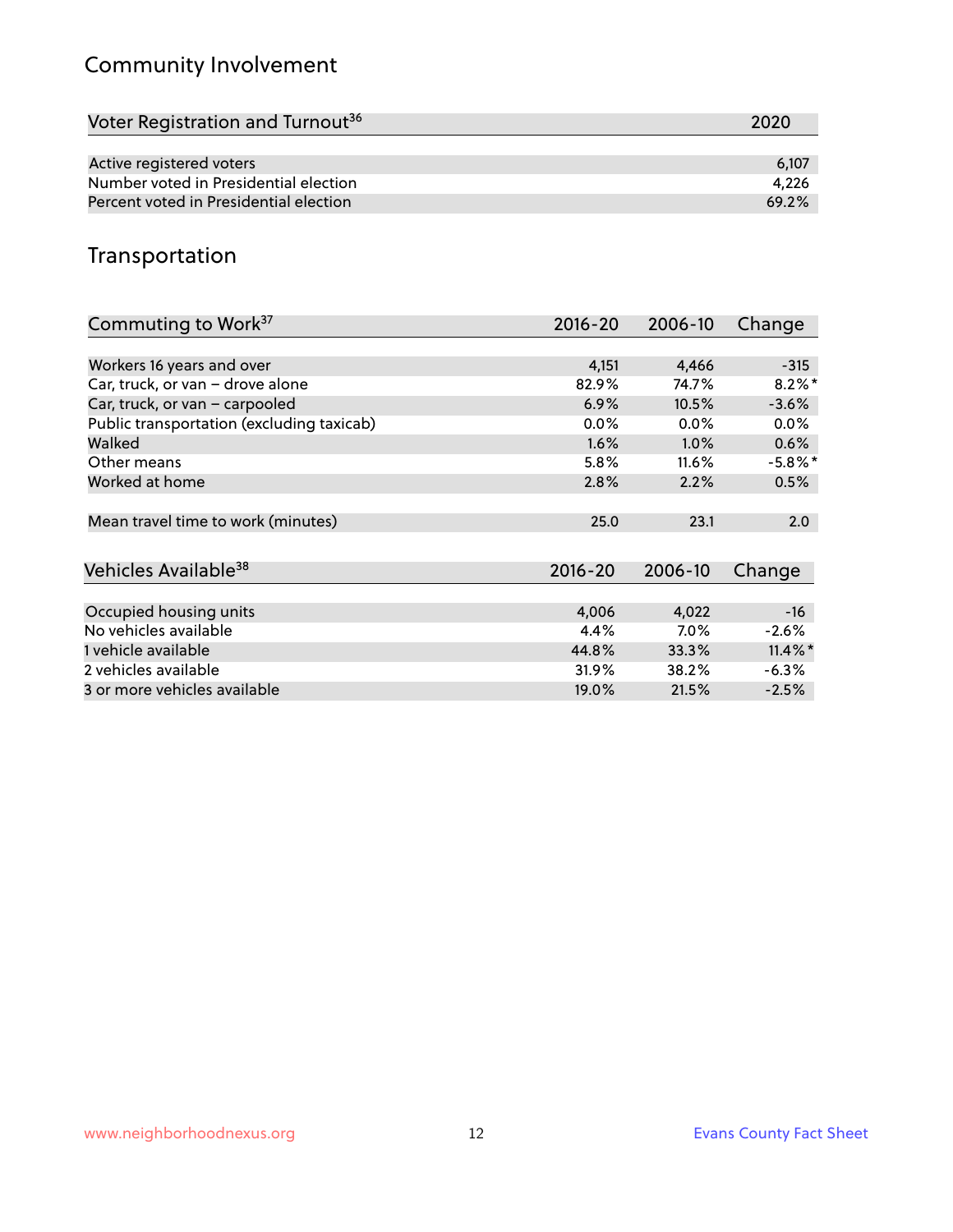#### Health

| Health Insurance coverage <sup>39</sup> | 2016-20 |
|-----------------------------------------|---------|
|-----------------------------------------|---------|

| Civilian Noninstitutionalized Population                | 10,137 |
|---------------------------------------------------------|--------|
| With health insurance coverage                          | 82.2%  |
| With private health insurance coverage                  | 48.4%  |
| With public health coverage                             | 43.5%  |
| No health insurance coverage                            | 17.8%  |
| Civilian Noninstitutionalized Population Under 19 years | 2,886  |
| No health insurance coverage                            | 7.1%   |
| Civilian Noninstitutionalized Population 19 to 64 years | 5,532  |
| In labor force:                                         | 4,314  |
| Employed:                                               | 4,001  |
| With health insurance coverage                          | 73.2%  |
| With private health insurance coverage                  | 30.0%  |
| With public coverage                                    | 5.8%   |
| No health insurance coverage                            | 26.8%  |
| Unemployed:                                             | 313    |
| With health insurance coverage                          | 48.9%  |
| With private health insurance coverage                  | 30.0%  |
| With public coverage                                    | 25.9%  |
| No health insurance coverage                            | 51.1%  |
| Not in labor force:                                     | 1,218  |
| With health insurance coverage                          | 70.3%  |
| With private health insurance coverage                  | 34.0%  |
| With public coverage                                    | 44.1%  |
| No health insurance coverage                            | 29.7%  |

# **Health Factors Most Recent** And The Control of the Control of The Control of The Control of The Control of The Control of The Control of The Control of The Control of The Control of The Control of The Control of The Contr

| Premature Death (YPLL before age 75 per 100,000 population, age-adjusted) <sup>40</sup> | 11,074.4 |
|-----------------------------------------------------------------------------------------|----------|
| Average number of Physically Unhealthy Days <sup>41</sup>                               | 5.6      |
| Average number of Mentally Unhealthy Days <sup>42</sup>                                 | 5.9      |
| Low Birthweight Births <sup>43</sup>                                                    | 12.1%    |
| Diabetes Prevalence <sup>44</sup>                                                       | 14.9%    |
| HIV Prevalence (per 100,000 population) <sup>45</sup>                                   | 473.5    |
| Rate, Deduplicated ER Visits for Asthma, Ages 0-17 <sup>46</sup>                        | 1,431.5  |